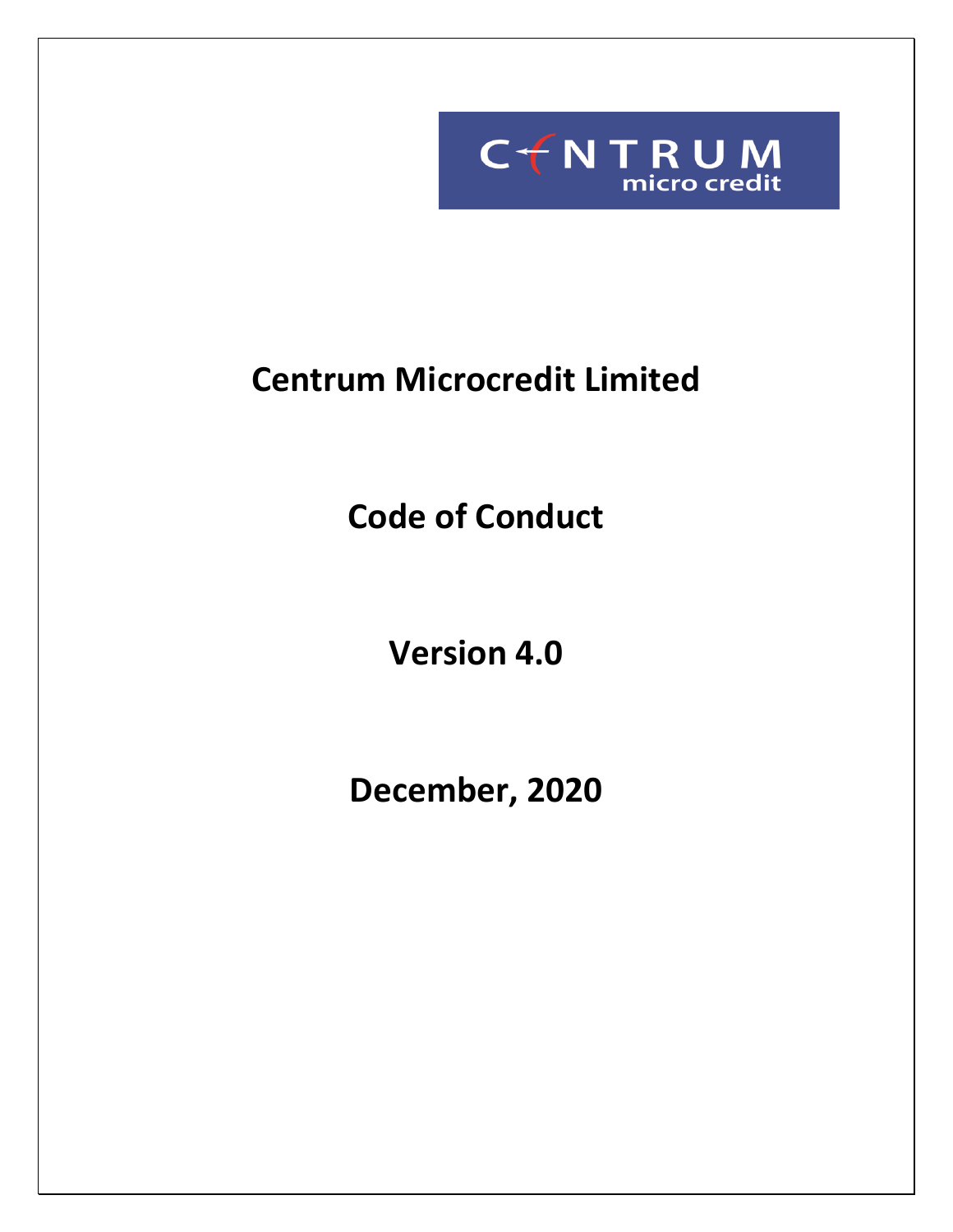# **Table of Contents**

| 1.  |  |  |  |  |  |  |
|-----|--|--|--|--|--|--|
| 2.  |  |  |  |  |  |  |
| 3.  |  |  |  |  |  |  |
| 4.  |  |  |  |  |  |  |
| 5.  |  |  |  |  |  |  |
| 6.  |  |  |  |  |  |  |
| 7.  |  |  |  |  |  |  |
|     |  |  |  |  |  |  |
|     |  |  |  |  |  |  |
|     |  |  |  |  |  |  |
|     |  |  |  |  |  |  |
|     |  |  |  |  |  |  |
|     |  |  |  |  |  |  |
|     |  |  |  |  |  |  |
| 8.  |  |  |  |  |  |  |
| 9.  |  |  |  |  |  |  |
| 10. |  |  |  |  |  |  |
| 11. |  |  |  |  |  |  |
| 12. |  |  |  |  |  |  |
| 13. |  |  |  |  |  |  |
| 14. |  |  |  |  |  |  |
| 15. |  |  |  |  |  |  |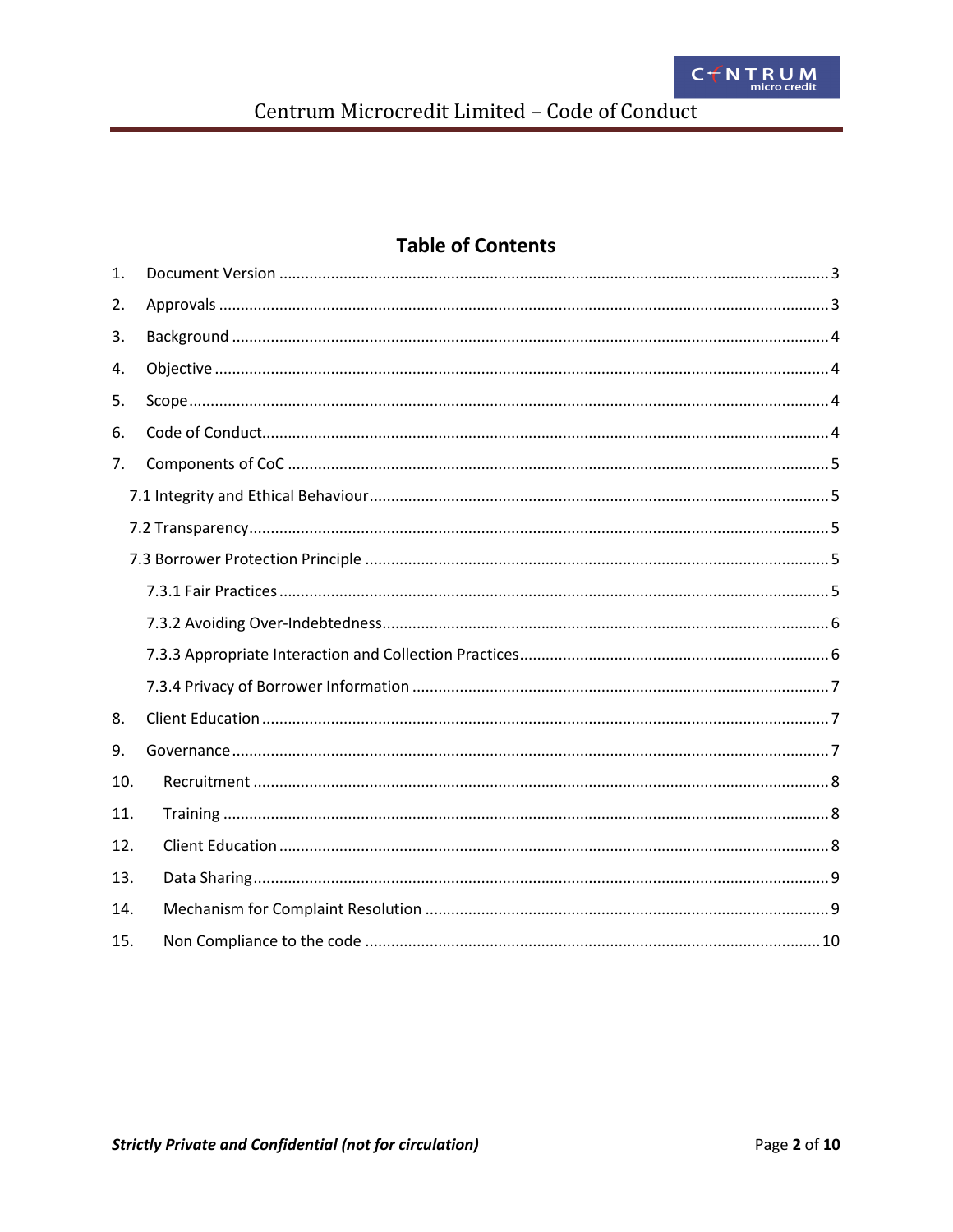# Centrum Microcredit Limited – Code of Conduct

## <span id="page-2-0"></span>**1. Document Version**

| <b>Title</b>            | Code of Conduct |
|-------------------------|-----------------|
| <b>Author</b>           | Nikhil Khandke  |
| <b>Document version</b> | Version 4.0     |
| <b>Version date</b>     | December, 2020  |

# <span id="page-2-1"></span>**2. Approvals**

Version 4.0

| <b>Name</b>    | <b>Designation</b>                     | Signature | <b>Date</b> |
|----------------|----------------------------------------|-----------|-------------|
| Nikhil Khandke | Operations                             |           |             |
| Praveen Saha   | <b>Business Head -</b><br>Microfinance |           |             |
| Payal Somani   | Compliance                             |           |             |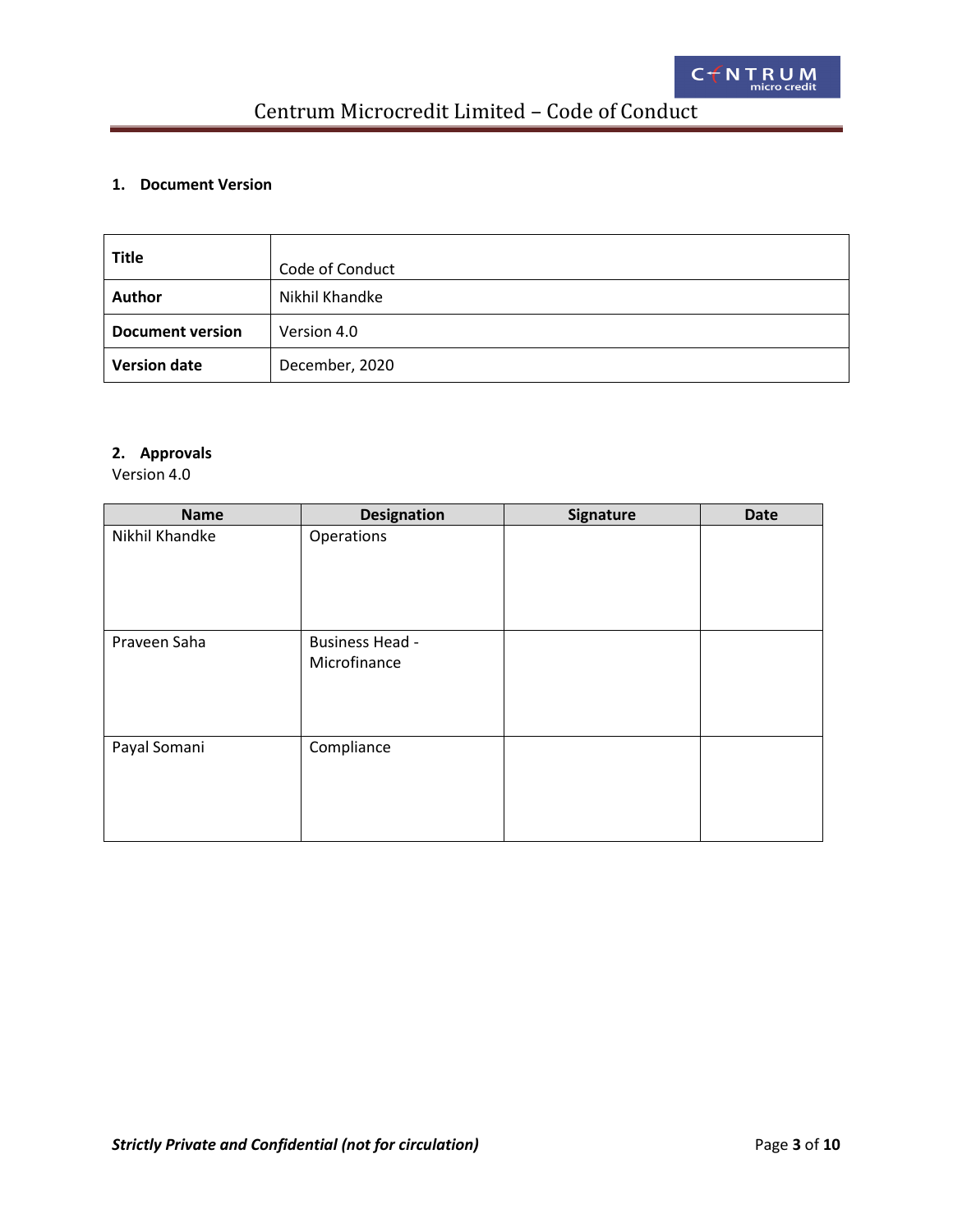#### <span id="page-3-0"></span>**3. Background**

Centrum Microcredit Limited ("Centrum" or "CML" or "the Company") has obtained Certificate of Registration from the Reserve Bank of India ("RBI") to operate as a Non-Banking Financial Company -Microfinance Institution ("NBFC-MFI").

Microfinance is a field operations intensive business model whereby field/branch staff as well as Credit / Operations teams have to interact with borrowers from the low income segments. Centrum, as part of its corporate governance practice, believes in having high standards of conduct and behavior from its staff. Centrum believes in instilling values of professionalism, customer orientation, and empathy among its staff especially among those who directly interact with customers. Centrum believes that having and adhering to a Code of Conduct would improve quality of lending, transparency, grievance redressal, ethical behaviour and borrower protection.

CML's Code of Conduct ("the Code" or "CoC") is in line with the Code of Conduct as per the Reserve Bank of India and Self-Regulatory Bodies<sup>1</sup>: MFIN<sup>2</sup> and Sadhan<sup>3</sup>.

#### <span id="page-3-1"></span>**4. Objective**

- Lay down a set of comprehensive guidelines with respect to Code of Conduct
- Ensuring effective dissemination of Code of Conduct throughout the organization and stake holders
- Benefiting the borrowers by inculcating/ingraining the values of Code of Conduct into the fabric of the organization

#### <span id="page-3-2"></span>**5. Scope**

This Code will apply to all employees, agents, and third parties employed/engaged by CML to conduct its day-to-day business activities. This Code applies to the following activities undertaken by CML:

- Providing financial services to clients, individually or in groups either on its own or as an agent
- Recovery of credit provided to clients
- Collection of thrift from clients, wherever permitted by law
- Providing insurance, pension services and remittance services, or any other related products and services
- Formation of any type of community collectives including self-help groups, joint liability groups and their federations
- Livelihood promotion services and business development services including marketing of products or services made or extended by the eligible clients or for any other purpose for the welfare and benefit of clients
- Finance Plus services such as health, financial literacy, vocational training etc.

#### <span id="page-3-3"></span>**6. Code of Conduct**

 $\overline{\phantom{a}}$ 

The core Principles of the CoC to be followed by CML are:

<sup>&</sup>lt;sup>1</sup> Self Regulatory Body ie; SRO is a body of members which can formulate a code of conduct for members; and ensure compliance, besides ensuring that the members have an effective grievance redressal system for their borrowers and a dispute resolution structure for members

<sup>2</sup> MFIN – Microfinance Institutions Network is an association of NBFC-MFIs

<sup>&</sup>lt;sup>3</sup> Sadhan – is an association of MFIs; both for-profit as well as not-for-profit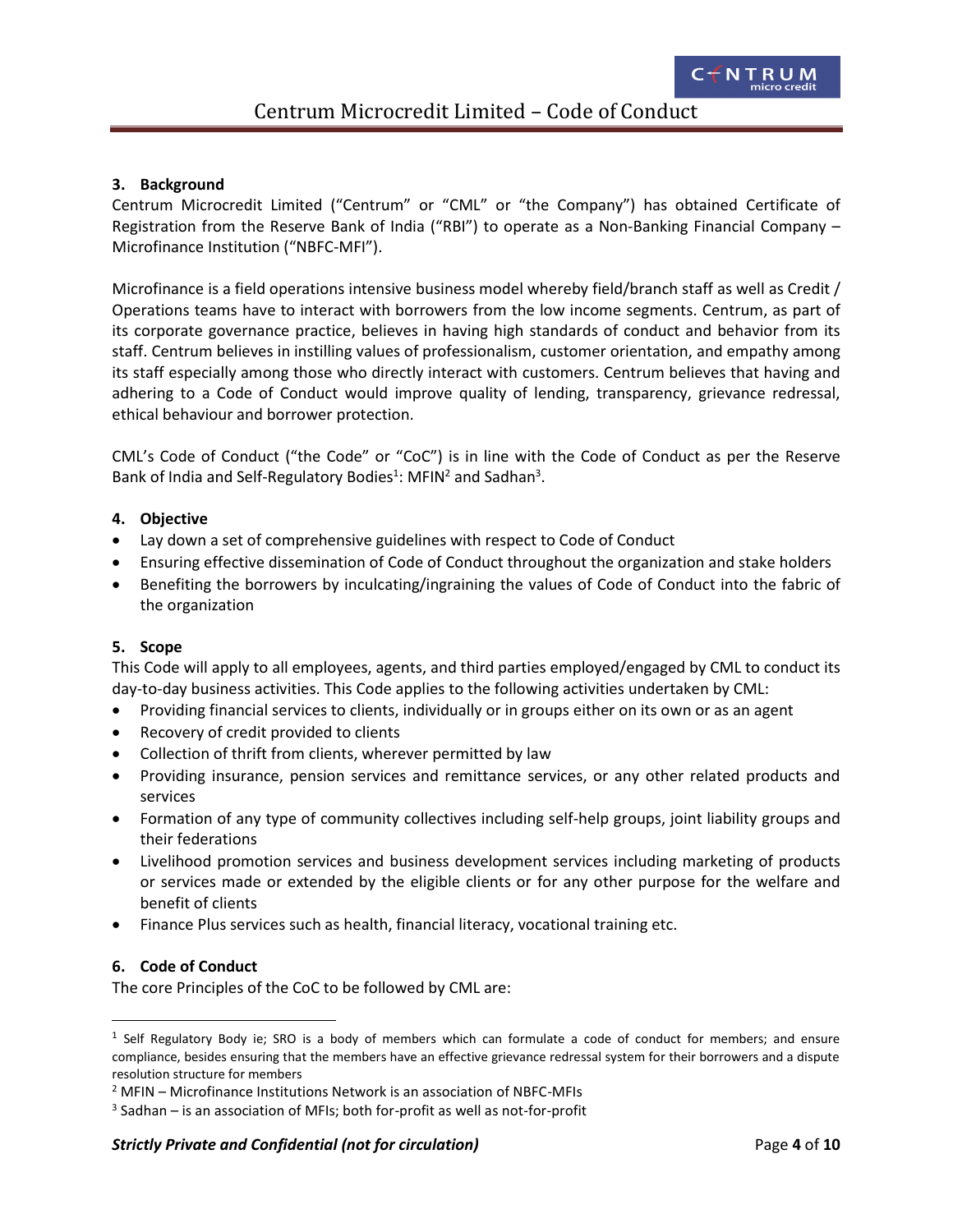# Centrum Microcredit Limited – Code of Conduct

- CML shall adopt and practice the code of conduct in 'letter' and 'spirit' at all levels
- CML shall strive to promote and strengthen the Microfinance movement in the country by bringing low income borrowers to the mainstream financial sector
- CML shall build progressive, sustainable, and borrower centric systems and practices to provide a range of financial services (compliant with regulation) to borrowers
- CML is accountable for preventing inappropriate staff behavior and timely grievance redressal
- CML shall promote cooperation and coordination between themselves and other agencies in order to achieve higher operating standards and avoid unethical practices – including competitive business practices - in order to serve borrowers better
- The adherence to the CoC in CML shall be subjected to continuous monitoring at various levels through in-house and/or third party experts/agencies
- Disclose the Code of Conduct assessment reports/summary of the report in public domain

## <span id="page-4-0"></span>**7. Components of CoC**

## <span id="page-4-1"></span>**7.1 Integrity and Ethical Behaviour**

- The Company shall put strong systems and promote good governance practices within the organization
- The Company shall adhere to the Fair Practices Code, Borrower Protection Principle and Code of **Conduct**
- All the compliances should be regularly audited and presented in the 'Board' meeting

#### <span id="page-4-2"></span>**7.2 Transparency**

- The Company shall disclose complete information to the borrowers individually or as a group regarding the loan products such as interest amount, number of installments, installment amount, loan processing fee, insurance premium etc. prior to the disbursement and also get acknowledgement of the borrowers either individually or at a group level
- The Company shall disclose all the charges that a borrower incurs in the loan card and sanction letter including reducing rate of interest, processing fees, insurance charges etc. and obtain acceptance of the borrowers either individually or at a group level
- The Company shall display Fair Practices Code, Borrower Protection Principle and Code of Conduct in all the branches
- All the documents related to the borrowers shall be in English/ vernacular language.

#### <span id="page-4-3"></span>**7.3 Borrower Protection Principle**

#### <span id="page-4-4"></span>**7.3.1 Fair Practices**

- The Company shall treat all its borrowers with respect and dignity
- The Company shall ensure that the services are provided to the eligible borrowers as per RBI guidelines
- The Company shall complete documentation requirements as per the standard KYC norms
- The disbursement shall take place at the branch in the presence of all the centre members and branch staff
- The staff must not indulge in any kind of misbehavior while interacting with the borrowers
- The staff must keep in mind the appropriate timing to visit borrowers' house for loan related work
- The staff must not visit borrowers on inappropriate occasions such as sickness, death etc.

#### *Strictly Private and Confidential (not for circulation)* Page **5** of **10**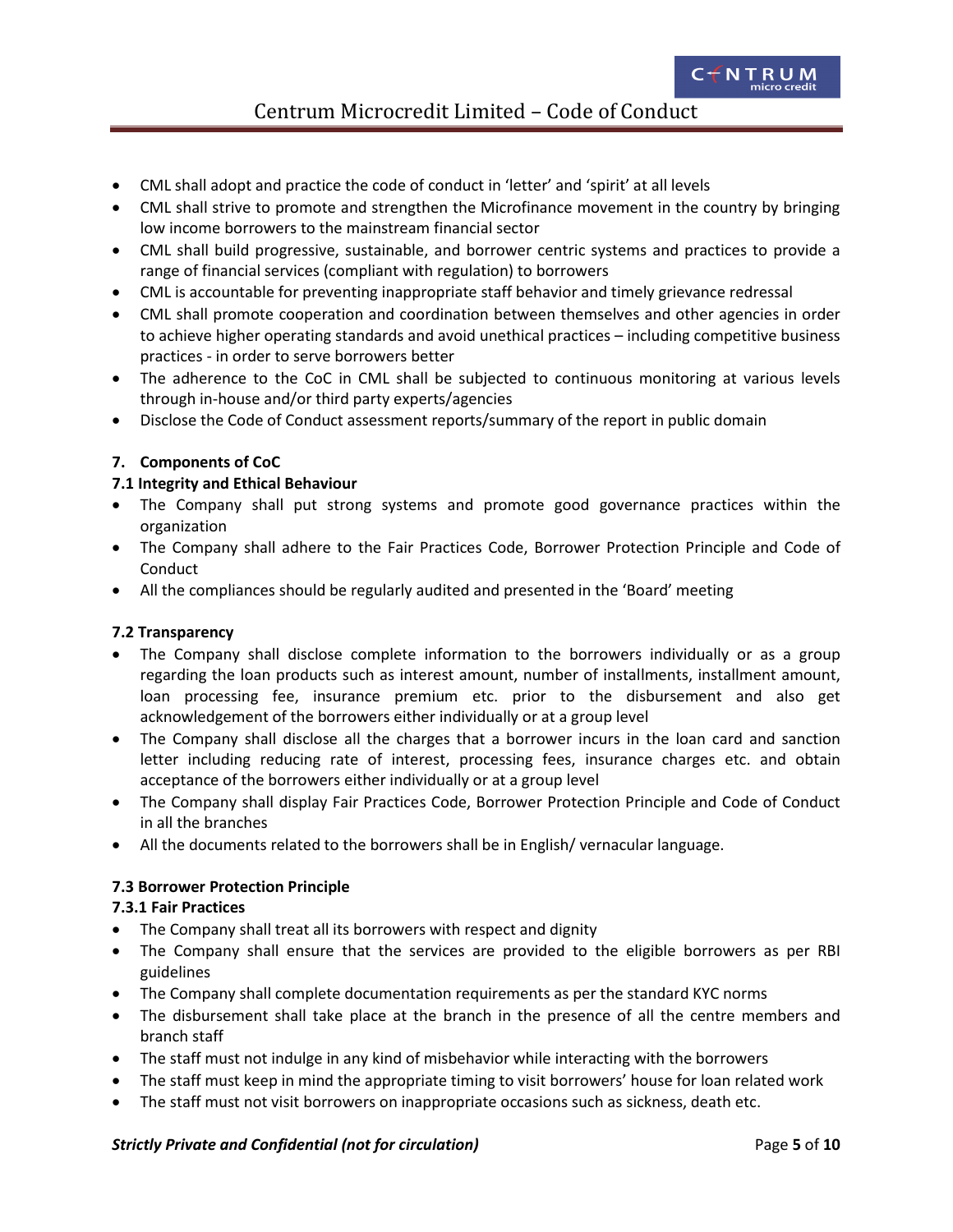- The Company shall provide induction trainings as well as classroom trainings to all the staff at the branch on Fair Practices code, Code of Conduct and Staff Code of Conduct to ensure respectful treatment of borrowers and fair collection practices
- The Company shall provide training to all staff who directly interact with borrowers on 'Staff Code of Conduct'
- The Company shall comply with the pricing guidelines of RBI
- The Company shall not charge foreclosure charges/ pre-payment penalties on the floating rate term loans sanction to Individual Borrower
- The Company shall provide flexibility to the borrowers to close their loans whenever they wish to
- Products shall not be bundled. (Bundling in this context means making purchase of a product or service conditional for provision of another product or service). The only exceptions to bundling may be made with respect to credit life, life insurance & livestock insurance products, which are typically bundled with loans only if relevant to the loan.
- The terms of insurance should be transparently conveyed to the client and must comply with RBI & Insurance Regulatory and Development Authority (IRDA) norms. Consent of the client shall be taken in all cases

## <span id="page-5-0"></span>**7.3.2 Avoiding Over-Indebtedness**

- The Company shall adhere to the total debt limit, processing fee, interest and insurance premium as prescribed by the RBI
- The Company shall take into consideration that the area is not overly penetrated while opening new branch
- The Company shall use pin code analysis report from the credit bureau to understand the indebtedness of the borrowers
- The Company shall share borrowers' data with credit bureaus to check their level of indebtedness. While making any credit decision, if a borrower has loans from two separate MFIs then the Company shall follow the norms as mentioned in the credit policy.
- The Company shall train field/branch staff to make necessary enquiries about the existing debt of the borrowers; and shall ensure the repayment capacity of the borrowers
- The Company shall also enquire about borrowers' credit health from informal sources
- Field officers shall do cash flow analysis while filling up loan application forms of the borrowers
- Branch Manager ("BM") shall verify the details filled by Field Officer during Group Recognition Test (GRT)
- The Company shall enhance borrowers' awareness on the adverse effects of over-indebtedness, through financial literacy program during the Compulsory Group Training (CGT)

#### <span id="page-5-1"></span>**7.3.3 Appropriate Interaction and Collection Practices**

- The Field Officers shall practice and adhere to the 'Code of Conduct' of the Company which clearly lay down guidelines for interaction with the borrowers
- The features of staff code of conduct are mentioned which shall be observed at all time
- Staffs must talk politely, address the borrowers respectfully
- Under no circumstance staff should talk harshly, loudly or use any threat, abusive or disrespectful language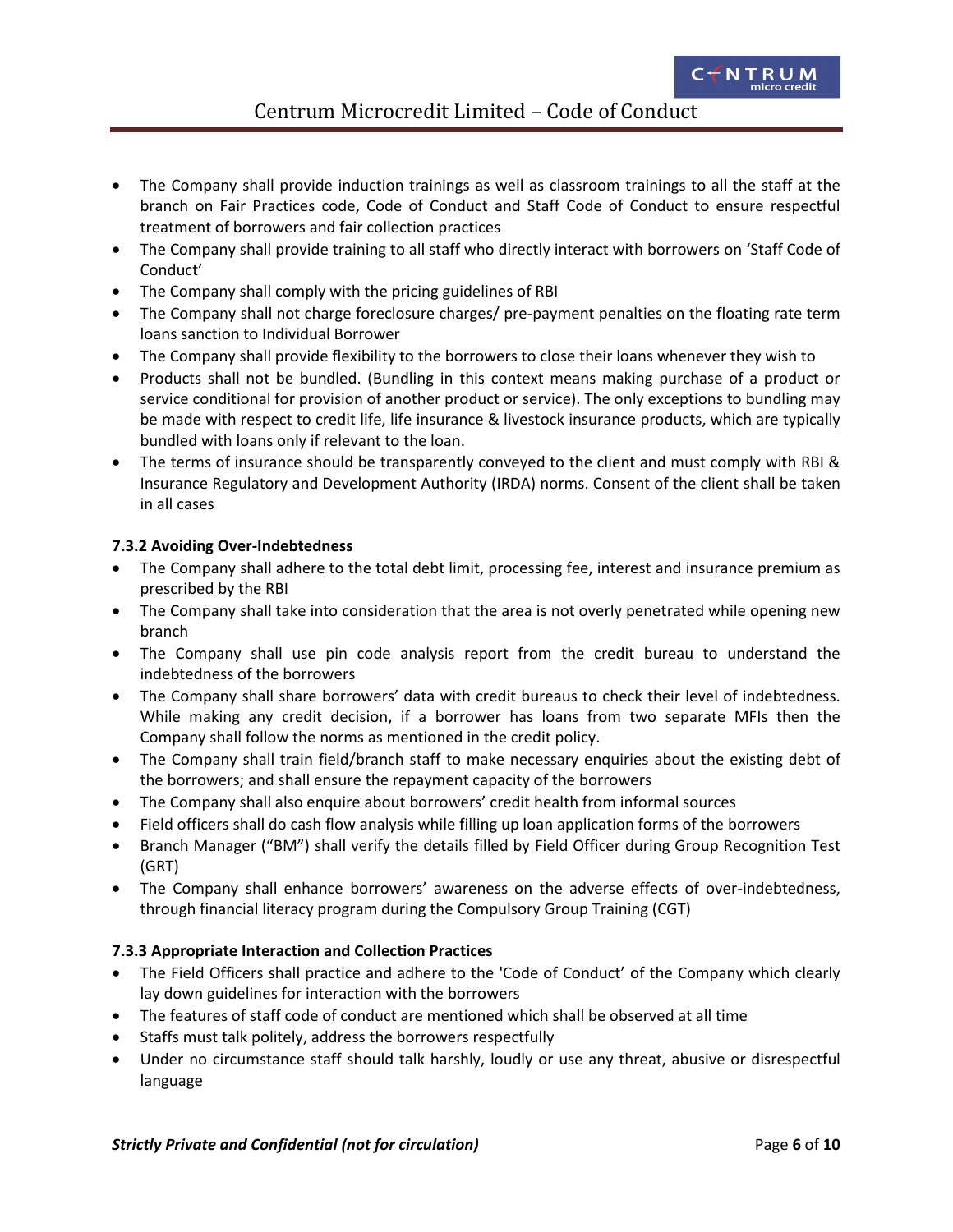Centrum Microcredit Limited – Code of Conduct

- Staff should not show any aggression and should not indulge in confrontation, altercation with borrower or family members
- On sensitive occasions such as death, accident, illness or any other tragedy, staff should inform the BM and should not insist on repayment either from the borrower or from the group members
- Staffs will not use any physical force or enter dwellings of people
- Staffs will not visit borrowers during odd hours at any location for any business related work
- Staff will not enter into personal relationships with borrowers or will inform the company of such developments to make sure there are no conflicts in their interactions with customers and expected role to be performed for the company.

#### <span id="page-6-0"></span>**7.3.4 Privacy of Borrower Information**

- The Company shall treat borrower's information and data as private and confidential
- During CGT, the company shall make borrowers aware of sharing of their data with the third party
- Borrower data shall be stored in the Company's Management Information System (MIS) which should be protected by required security system
- The Company shall seek borrower's consent on written disclosure in the loan application form on sharing borrower's data with Credit Bureaus or any third party
- The Company shall have rights enabled MIS via a unique employee password which can be accessed by the particular employee only
- The Company shall store hard copies of borrower's files in the central location
- No borrower data shall be kept at the branches

#### <span id="page-6-1"></span>**8. Client Education**

- Customers should be educated on the Fair Practices Code, grievance redressal mechanism and escalation matrix for their unresolved complaints, options, choices and responsibilities vis-à-vis financial products and services available
- New clients must be informed about the Company's policies and procedures to help them understand their rights as borrowers
- Client education to be made through both printed materials and also through effective verbal communication as the literacy level among clients is generally low

#### <span id="page-6-2"></span>**9. Governance**

- The Company shall comply with all the RBI directives regarding the rate of interest, margin, no collateral, qualifying assets etc.
- The Company shall be transparent in maintaining books of accounts and shall get its financial statement audited by a reputed auditor
- The Company shall have an 'Audit Committee' at the board level which shall be headed by an independent director
- The Company shall have independent directors, in line with the regulatory requirement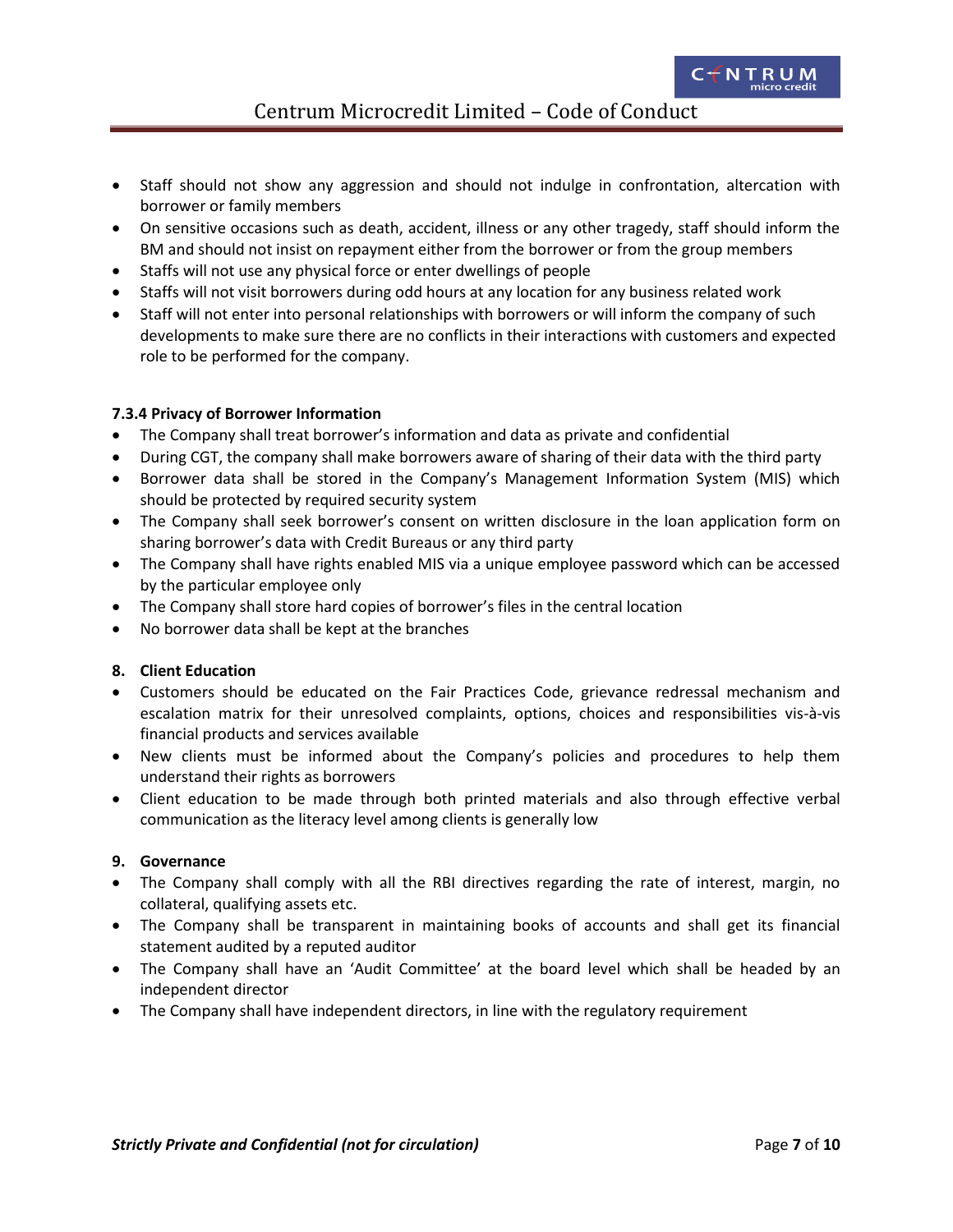#### <span id="page-7-0"></span>**10. Recruitment**

- The Company shall recruit employees through a fair recruitment practice from other MFIs by legitimate means in the public domain like general recruitment advertisements in local newspapers, web advertisements, walk-in interviews, etc.
- The company shall recruit employees from other MFIs as well. Whenever CML recruits from another MFI, it will be mandatory to seek a reference check from the previous employer. The reference check will be sought from current employer only after an offer is made and an offer letter is issued to the prospective employee
- CML shall not recruit an employee of another MFI, irrespective of the grade/level of the employee, without the relieving letter from the previous MFI employer. An exception can however be made in instances where the previous employer (MFI) fails to respond to the reference check request within 30 days. All MFIs must provide such relieving letter to the outgoing employee in case he/she has given proper notice, handed over the charge and settled all the dues towards the MFI, except in proven cases of fraud or gross misconduct by the employee
- The company shall make it mandatory for the employees to furnish the original documents for verification
- The company shall conduct a thorough reference check on the employees
- The company shall respond to the reference check requests from other MFIs
- Whenever CML recruits from another MFI, at a level up to the Branch Manager position, the said employee shall not be assigned to the same area he/she was serving at the previous employer, for a period of 1 year
- Any staff member who is discovered to have lied about his/her background of working with any other MFI, will be asked to leave immediately

#### <span id="page-7-1"></span>**11. Training**

All field staff shall be mandatorily trained on below mentioned concepts as part of their Basic Level Training (Induction) and refresher trainings at periodical intervals:

- The importance of Fair Practices Code (FPC)
- The importance of Grievance Redressal Mechanism
- Their role in effective implementation of above policies
- Basic communication and soft skills to inculcate appropriate behavior towards borrowers without adopting any abusive or coercive debt collection / recovery practices
- The Company shall ensure that the staff are adequately trained on collection policy and to deal with the customers in an appropriate manner
- Field staff shall be trained to offer training to borrowers and also make the borrowers fully aware of the procedure and systems related to loan/other products

#### <span id="page-7-2"></span>**12. Client Education**

- The Company shall conduct Compulsory Group Training (CGT) followed with Group Recognition Test (GRT) for the new borrowers to apprise them about the company, money management, joint liability, proper utilization of money earned and ill-effects of over borrowing.
- The Company shall educate borrowers on Financial literacy during GRT and collection meetings.
- The Company shall proactively work towards enhancing the awareness of the borrowers on the Company's services, products, process and procedures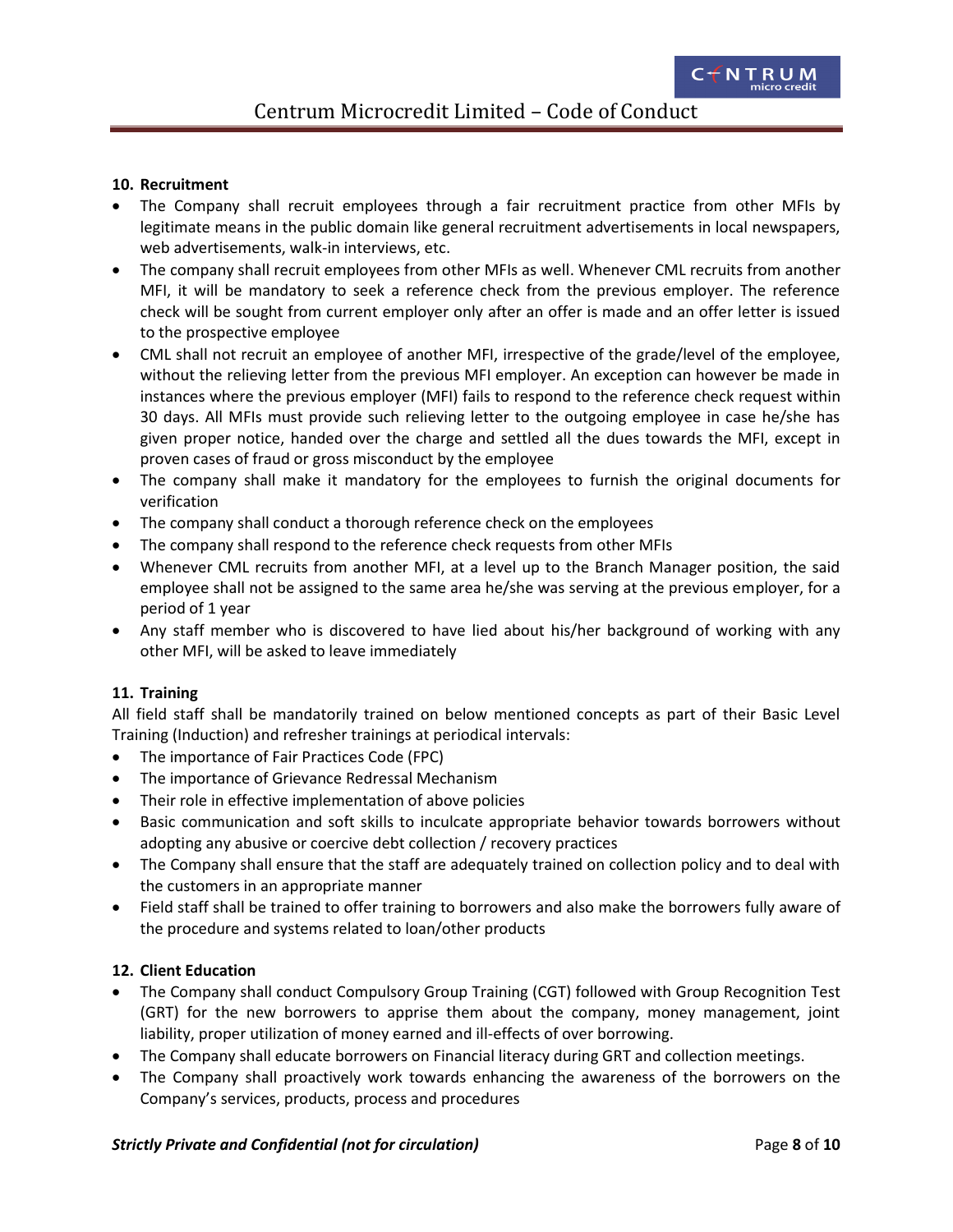- The Company shall help borrowers understand their rights as borrower
- All efforts towards client awareness and education shall be free of cost for the borrower

#### <span id="page-8-0"></span>**13. Data Sharing**

The Company shall share borrowers' data with the RBI approved credit bureaus as per their guidelines. Any other sharing will be done with the explicit permission of customers.

#### <span id="page-8-1"></span>**14. Mechanism for Complaint Resolution**

CML shall have a board approved Customer Grievance and Redressal Policy which provides guidelines for receiving, handling and disposal of customer grievances, documentation, turn-around-time, and escalation matrix for unresolved complaints, and a periodical review mechanism. The key elements of the Customer Grievance Redressal policy are captured below:

- The Company shall have an efficient and accessible grievance redressal mechanism for borrowers
- The Company shall act as per the 'Grievance Redressal Policy'
- The Company shall have a dedicated number for borrowers to record their grievances
- Display dedicated number on loan card and on the website
- The Company shall have complaint registers available at the branches for borrowers to register their grievances at the branch level
- The Company shall provide borrowers with contact numbers of Relationship officers, Branch managers and Area managers in case they have any complaint
- The Company shall display an easy to read grievance redressal escalation matrix in vernacular language at branches
- The Company shall provide training to the Field Officers to educate and improve borrower's awareness on Grievance redressal mechanism
- The Company shall educate borrowers on different channels of grievance redressal system as well as escalation processes during the CGT
- The Company shall appoint 'Grievance Redressal Officer' (GRO)
- The GRO shall respond to the grievances in prompt, efficient and courteous manner
- The Company shall maintain a tracker of the grievances received on the toll-free number with utmost clarity and complete information
- The Company shall have a clearly defined escalation matrix with a maximum turnaround time (TAT) of 7 days
- The Company shall inform the concerned branch staffs about the grievances received from their area of operation
- Grievances grave in nature must be escalated further. The Head of Operations and Risk must be informed on this
- The 'grievance tracker' must be shared with the CEO on monthly basis
- All the grievances received in a month should be discussed at the Management Committee
- The summary of grievances should also be shared presented to the board members at the quarterly 'Board Meeting'